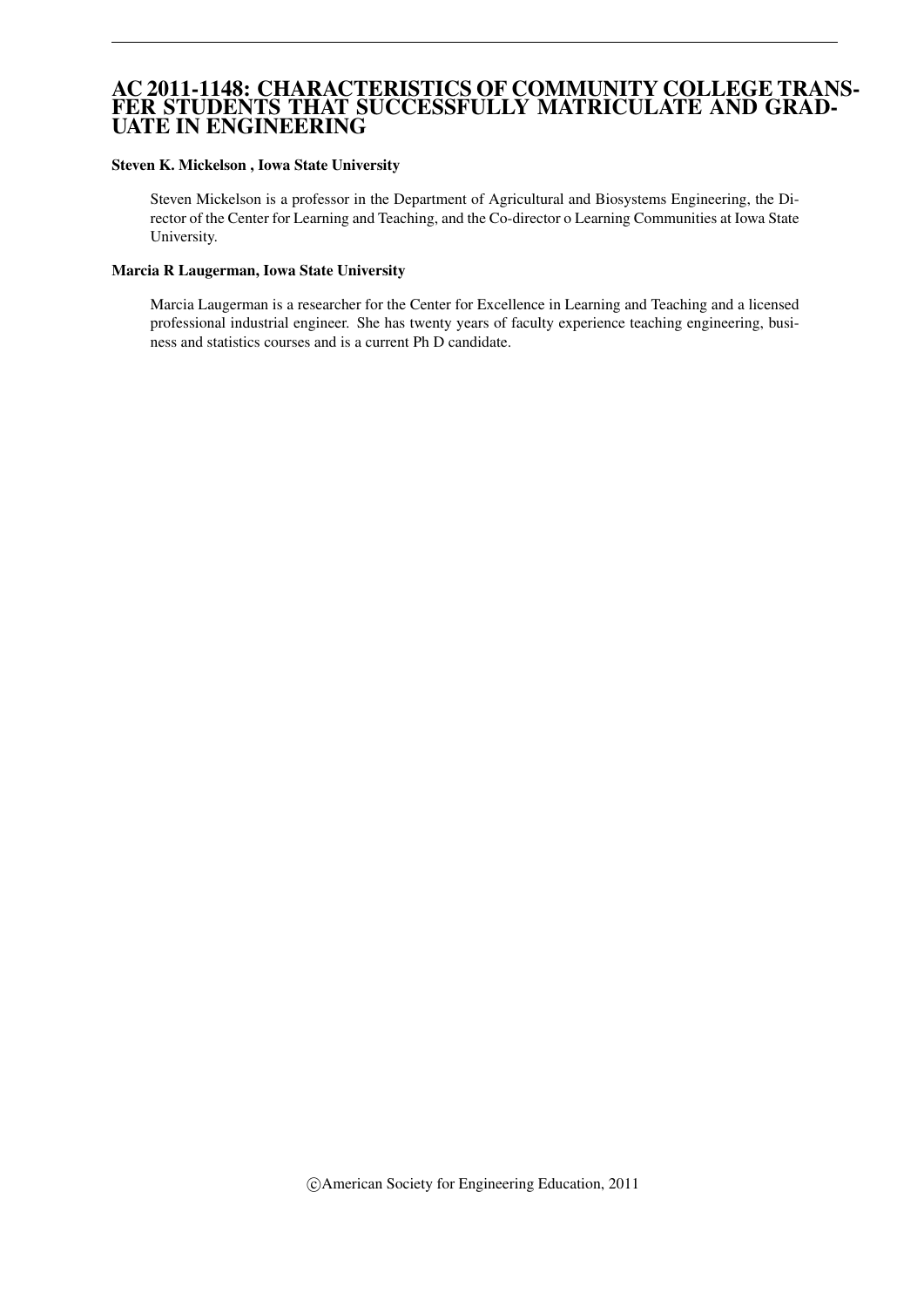# **Characteristics of Community College Transfer Students that Successfully Matriculate and Graduate in Engineering**

# Background

The path from community college to an engineering degree can be filled with obstacles. "What we [still] don't know [about transfer students] is staggering<sup>1</sup>." Few research studies have been done from the perspective of community college graduates from accredited engineering programs. This study will help researchers, policy makers and educators understand behavior of community college transfer students that successfully matriculate and graduate in engineering. It will also help guide short-term tactical and long-term strategic programming for transfer students in engineering.

A reason community college transfers are so important is the need for more graduates in science, technology, engineering and math (STEM) fields. A logical place to look for these STEM graduates is to the community colleges. In fact the need for more STEM graduates is considered vital to the future of America by the US Department of Labor. "Science, technology, engineering and math (STEM) fields have become increasingly central to U.S. economic competitiveness and growth, and long-term strategies to maintain and increase living standards, and promote opportunity will require coordinated efforts among public, private, and not-for-profit entities to promote innovation and to prepare an adequate supply of qualified workers for employment in STEM fields<sup>2</sup>."

Community colleges are also endorsed for their ability to bring students from under-represented groups to the educational pathway. "Community colleges are the path of choice for many underrepresented groups in engineering<sup>3</sup>." This includes women, minorities, older adults, non-native speaking and lower-income groups. Due to their accessibility and affordability, students are turning to twoyear colleges as a less expensive pathway to bachelor"s degree attainment. "Community colleges disproportionately enroll students from groups that have been underrepresented in higher education and that are poised to grow dramatically in the next two decades<sup>4</sup>." "Various organizations, including the College Board have issued enthusiastic endorsements of the community-college mission and the need for a strong transfer process for students from underserved groups<sup>1</sup>."

However, it is known that well-qualified students at a community college are less likely to earn a bachelor's degree than students with similar qualifications who begin at four-year colleges<sup>5</sup>. "While all students do not enroll in community college for the purpose of attaining a degree, research has shown that the persistence patterns of those who intend to gain a degree or transfer are troubling and inconsistent<sup>6</sup>." Less than 20 percent of college-qualified, low-income high school graduates in from a 1992 study who enrolled in a two-year college with the intention of earning a bachelor"s degree achieved that goal within eight years of high school graduation<sup>7</sup>. A recent Chronicle of Education report by the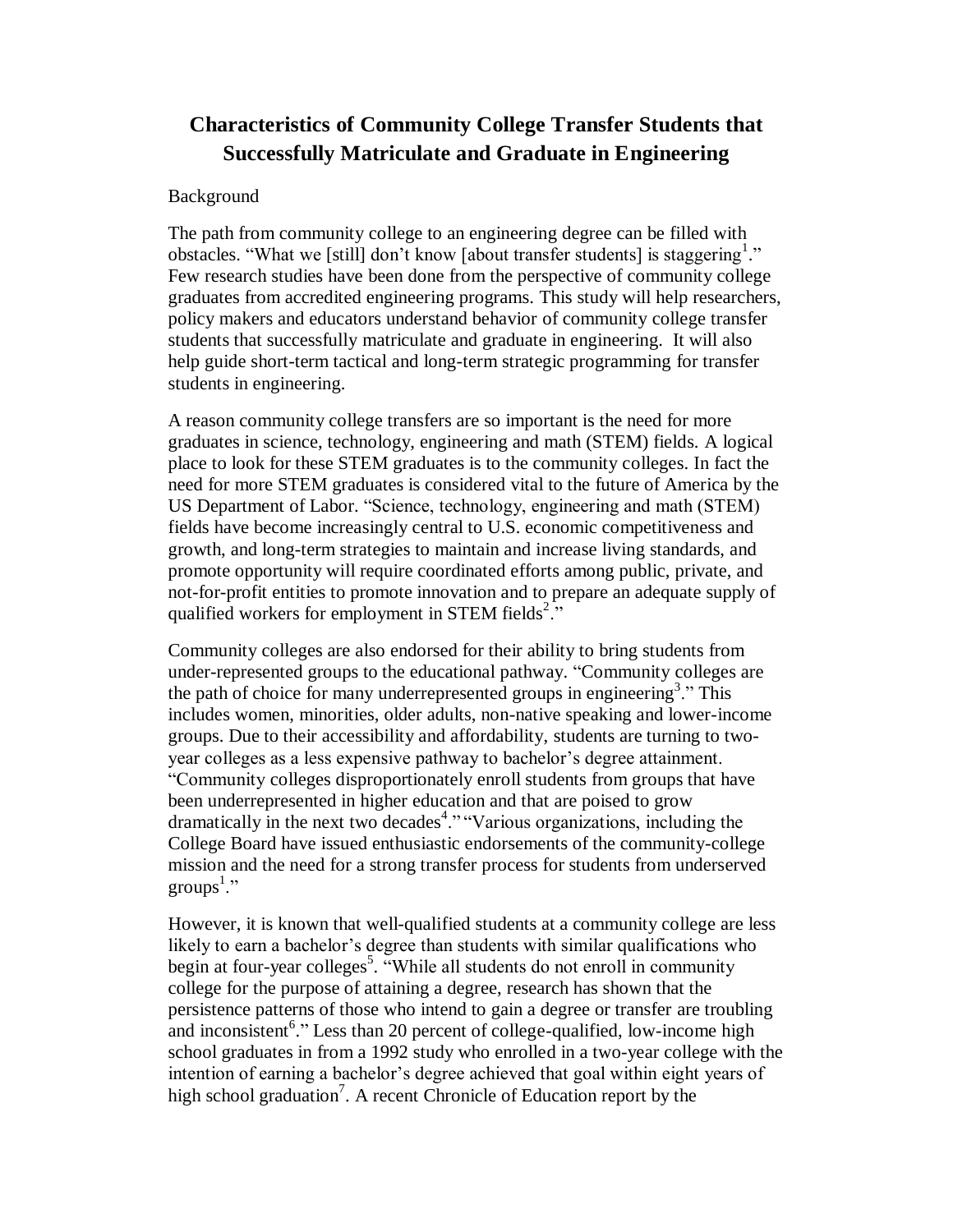Department of Education Statistics finds statistically significant differences in the graduation rates for students that begin at community colleges from those that start at a four-year institution. From a six-year longitudinal study of over 19,000 students, of those who started at 2-year public institutions, 46 percent had not received a certificate, associate's degree or bachelor's degree. This compares with only 24 percent who started at four-year institutions that had not received a degree<sup>8</sup>. Because of this difference, data analysis is a critical part of understanding what factors influence student success as measured by attainment of a bachelor's degree. .

Specifically in engineering, transfer is difficult because of how Universities' apply transfer credit toward a degree program. This can be an unpredictable variable for transfer students. A student may have to repeat courses unexpectedly adding time and expense to the degree budget. This added burden may be too much for a lower-income transfer student to bear, ending their engineering career before it gets started<sup>9</sup>.

The successful transfer student has to display both adaptability and tenacity to withstand the transfer process. In his Commentary *Silent Partners in Transfer Admissions*, Stephen Handel calls the pathway "more a gantlet than an educational pathway." He goes on to say "Transfer works-or not-to the degree that four-year institutions recruit, admit and serve community college students<sup>1</sup>."

From the perspective of the university, transfer students are labor intensive. Recruiting transfer students is not a goal of admissions directors because transfer students require extra time, effort and they are more difficult to advise. Transfer students become important to admissions directors only when the freshman enrollment lags. Otherwise they may be indifferent toward transfer student's altogether<sup>1</sup>.

Research is needed to determine what student services best facilitate transfer. This includes advising policy on intervention strategies at both the community college and university level to increase the number of graduates. Enrollment-related resources are critical to the success of transfer students. "Four-year colleges need to do at least as much to assist transfer students as they do incoming freshman $10$ ." "Transfer students are more likely to be neglected or ignored in retention efforts<sup>11</sup>." Institutional leaders concerned about retention of transfer students should develop helping strategies not only during the critical first few weeks for transfer students but also long-term strategies to ensure their academic and social integration within the institution<sup>10, 11</sup>.

## Study Goals/Objective

The objective of the study is to compare characteristics of engineering bachelor"s degree graduates from Iowa State University (ISU) based on the transfer admission status to the university and determine if significant differences exist. The hypothesis is that once in-state community college (State CC) students successfully matriculate and graduate from ISU that no distinctions will exist at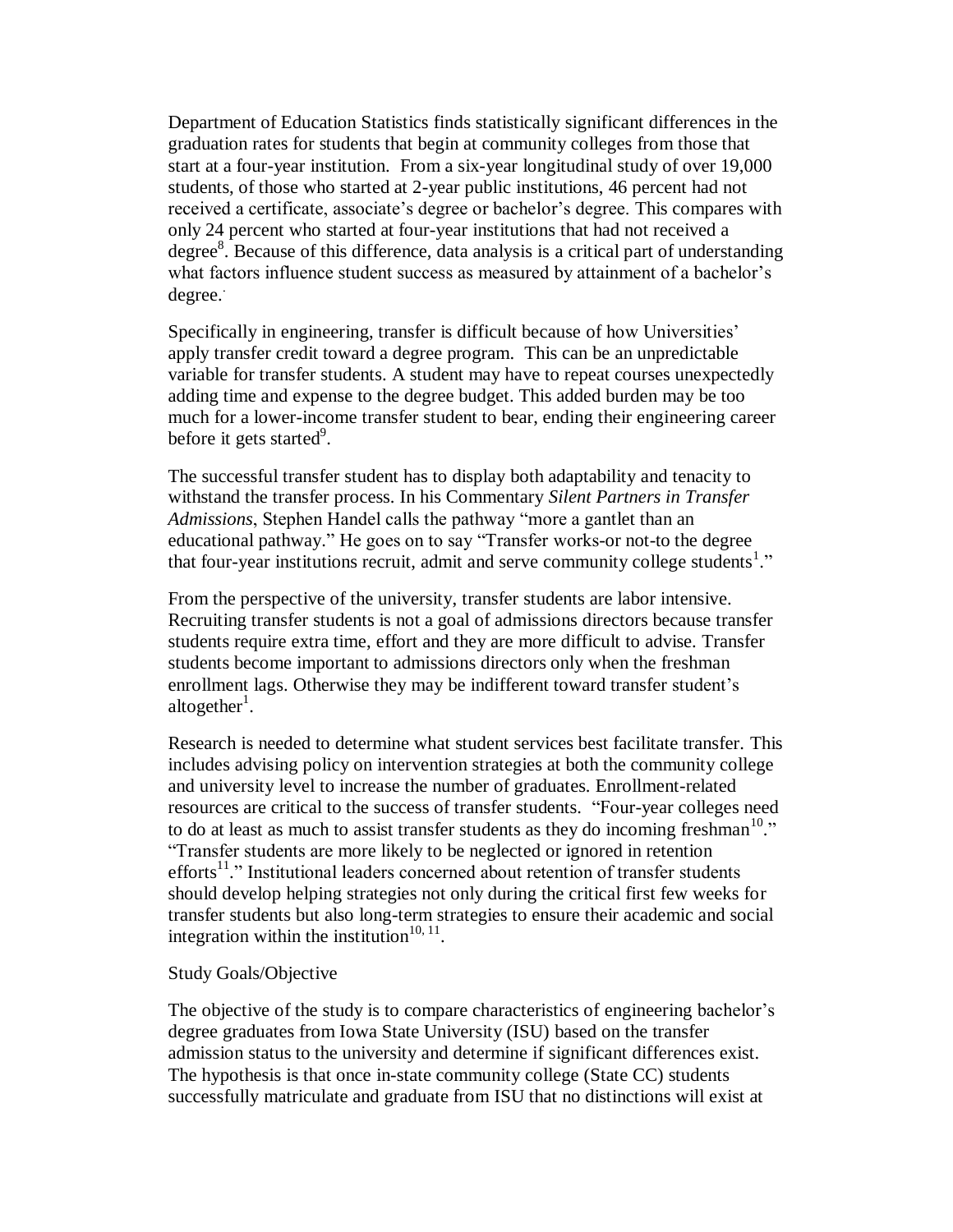graduation from non-transfer students. The differences or lack of differences will assist in assessment and programming for transfer students. This study is based on graduation data from recent semesters combined with data from Institutional Research at ISU.

This study is part of a National Science Foundation grant. The goal of this project is to increase the number of engineering graduates from Iowa State University"s College of Engineering. Another goal of the NSF Student Enrollment and Engagement through Connections (SEEC) grant is to increase the diversity of engineering graduates at ISU. The specific goals of SEEC are to increase the number of engineering graduates by 100 per year to obtain a total of about 900 per year with approximately 10% from minorities and 20% females<sup>12</sup>. The key to meeting these goals is the creation of meaningful connections between ISU and the state community colleges to support transfer students. This project has focused on five such connections: 1) a new admission partnership program, 2) coordinated advising and activities planning, 3) expansion of learning communities at ISU and state community colleges, 4) creation of an engineering orientation class at the community college level and 5) gateway engineering courses offered at state community colleges to better engage students. Working with State CC and the STEM Pathway project, student-centered advising is also being coordinated to broaden the diversity of students enrolled in engineering and to make students aware of the various paths to successfully completing an engineering degree, including transfer from a community college. This study enforces the new American Board of Engineering and Technology (ABET) accreditation model of outcome based education $13$ .

## Methods and Resources

Retrospective research data was obtained from Institutional Research at ISU and the Career Services office for the college of engineering for three recent semesters of engineering graduates. ISU is a large Mid-Western research institution with a high level of research and a large number of engineering graduates. The data was combined and the following fields were included in the analysis:

- Admission type
- Admission term
- Transfer status
- Semester of graduation
- Degree
- Major
- Minor
- Residency status
- Cumulative grade point average
- Citizenship
- Ethnicity
- Gender
- Work experience in engineering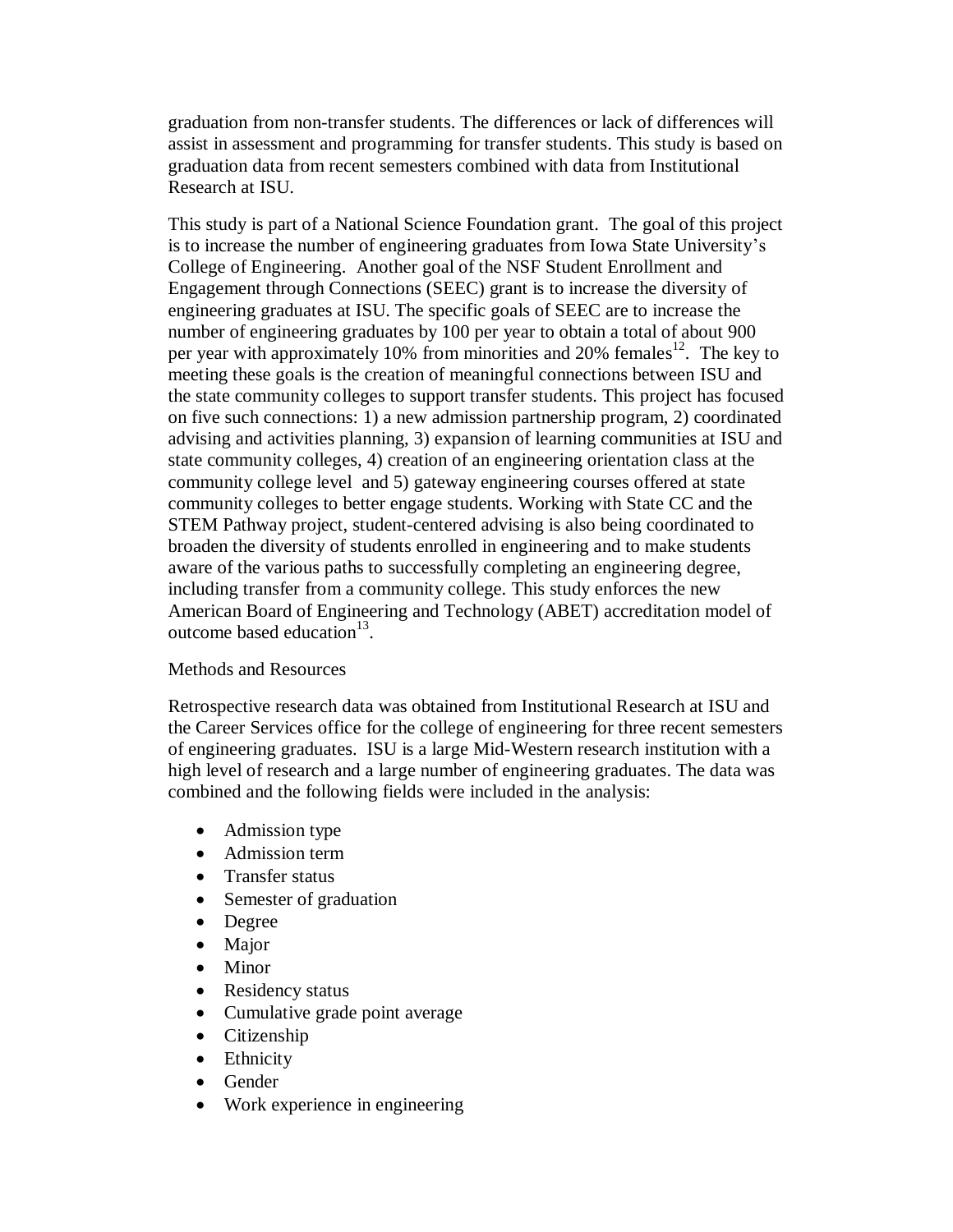- Internship
- Cooperative employment
- Summer employment
- No work experience
- Employment status (employed, graduate school or seeking employment)
- For employed graduates
	- Employer
	- City and State of employer
	- Starting salary
	- Title
	- $\bullet$  Bonus (if any)
- For transfer admit students
	- Transfer institution
	- City and State of transfer institution
	- Number of transfer credits
	- Grade point average (GPA) for transfer credits

The data was separated by admission status to the University into two categories; those entering directly from high school (DFHS) and those entering from an instate community college (State CC). The data was separated this way because of the interest in recruiting and retaining community college transfer students to engineering. This is one way to see if the pathway to an engineering degree still influences characteristics of the student at graduation.

A student is considered a transfer to ISU, not by the number of credits they bring to college but by the timing of the college credits. A student entering in the semester directly following high school is considered a direct entry from high school (DFHS) even if they bring "transfer credit" for dual enrolled or advanced placement courses. A student is considered a transfer student if the credits earned were after high school graduation.

One limitation of the data for this study is that the transfer institution listed may not be the school where the student had the most transfer credit but where they attended most recently. It is not unusual for a transfer student to bring credit from multiple institutions.

One of the first comparisons made was for experiential education of the two groups. Experiential education combines classroom studies with supervised work experiences. Students are employed by industry, business, and government organizations in positions related to their major field of study. The College of Engineering has the following three programs in which students can acquire practical work experience: 1) cooperative education (coop), 2) internship (intern) and 3) summer work experience. Cooperative education is alternating academic classes with periods of engineering related full-time work experience of approximately equal length. An internship is a single work period of engineering related full-time employment of at least one semester. Summer experience is a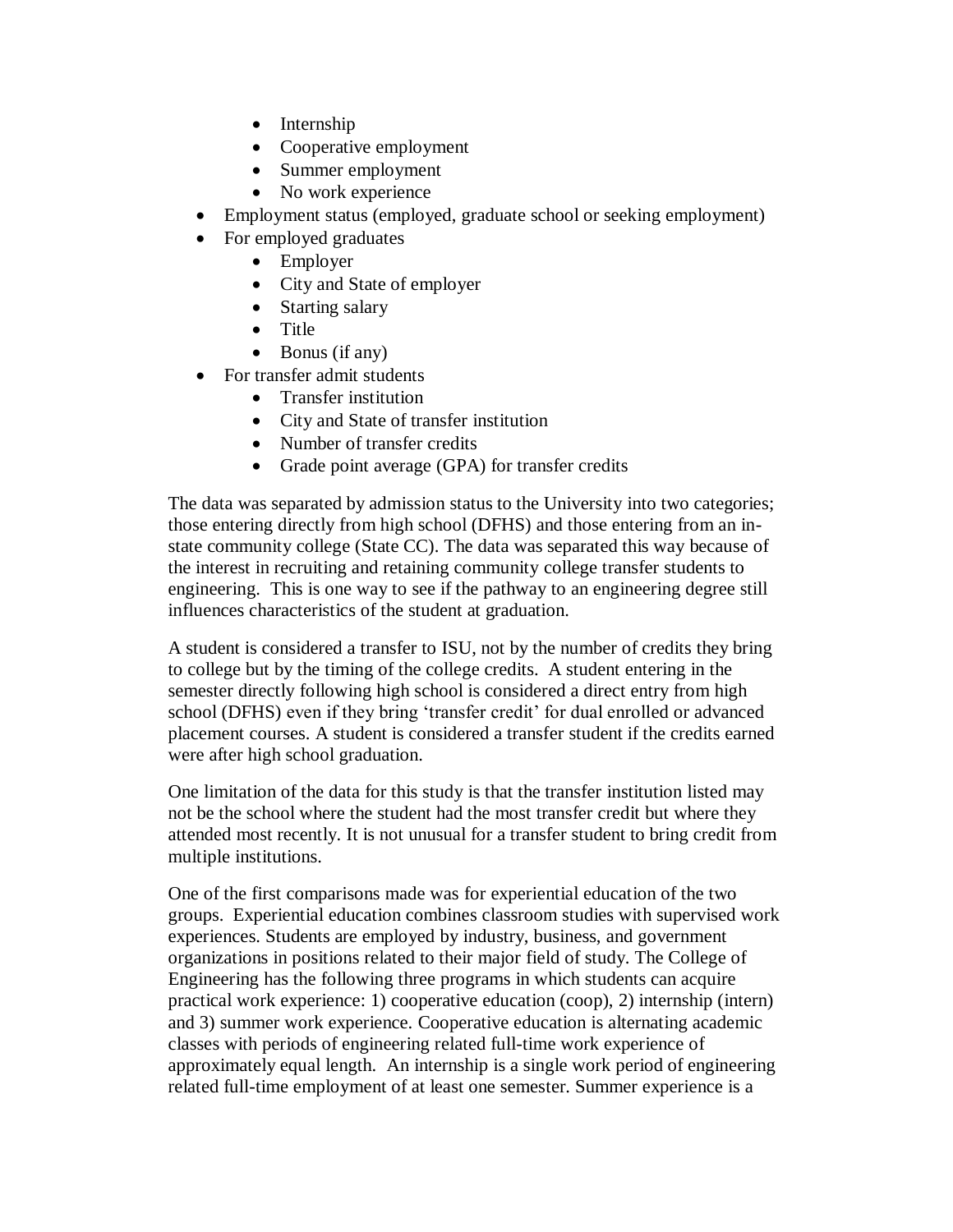single work period of engineering related full-time employment of at least 10 weeks.

A second comparison was made for the employment status of the graduates in the two groups. Three types of employment status at graduation were considered: 1) employed, 2) those planning to attend graduate school and 3) those seeking employment. For the employed graduates, a comparison of starting salaries was made for those that reported a starting salary.

The next comparison was made to determine if students from IA CC had different GPA"s from DFHS students. This comparison was made at three levels: 1) for all students 2) for employed students and 3) for students still seeking jobs at graduation.

The gender and ethnicity of the two groups (IA CC and DFHS) were also compared to see if one had a higher percent of graduates for the typically underrepresented populations in the college of engineering. In addition, the overall percent of women and non-white citizens for all graduates was made to compare this to SEEC goals for graduates.

The percent of graduates that took jobs in-state was the next statistic for comparison. This is important information for both state educational institutions and also state government.

The engineering major chosen was compared between the two groups to see if State CC graduates gravitated to different majors than the DFHS group. This identifies which engineering degree programs are effective in attracting, maintaining and graduating State CC transfer students in the college of engineering.

This data was analyzed statistically for significant differences between the groups in the categories. For categorical or binary variables, the Pearson Chi-Square analysis with one degree of freedom was used. In each test the expected frequency assumption which allows for the normal approximation to a binomial variable was met. This means that  $np \geq 5$  and  $n(1-p) \geq 5$ , where n is the sample size and  $p$  is the estimated proportion<sup>14</sup>. This also assumes large populations and sampling without replacement. For numerical variables, the t-test for the equality of two means assuming equality of variance was used. The assumption of equality of variance between the groups was tested using an F-test for the ratio of variances before the t-test for equal variance was used. The level of significance used was  $0.01$ , but cases where  $p \le 0.05$  were noted.

## Results

This study included a total of 1281 engineering graduates from three recent semesters; spring 2009, spring 2010 and fall 2010. There were 1022 graduates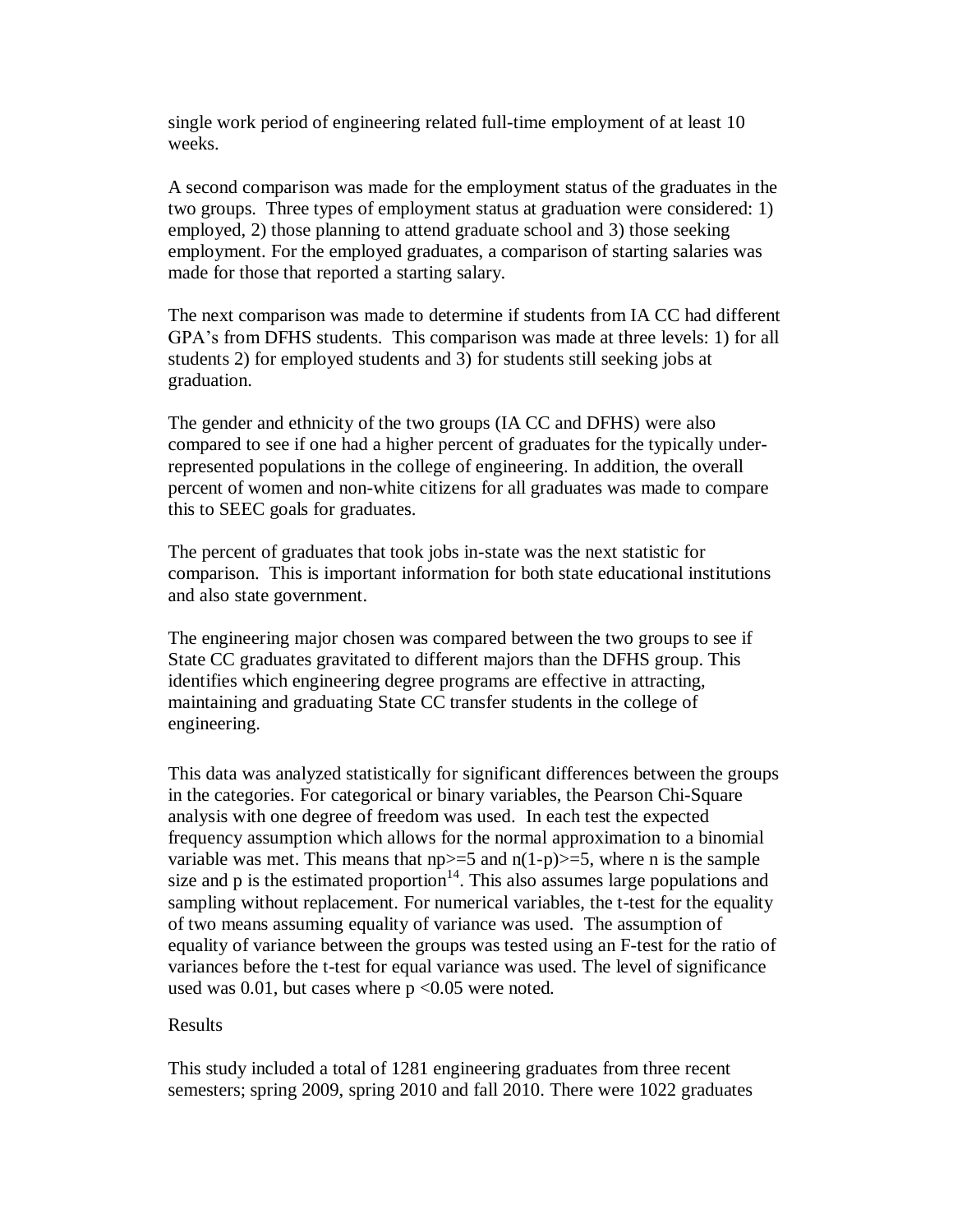that attended ISU directly from high school (DFHS). This accounts for 80.0% of the total graduates. There were 103 graduates that transferred to ISU from State CC"s which accounts for 8.0% of the graduates. The remainder of the graduates came from other transfer institutions.

The groups (DFHS and State CC) brought different amounts of transfer credits. DFHS graduates brought an average of 10.3 transfer credits from dual-enrolled or advanced placement courses taken while in high school. The State CC graduates brought an average of 58 credits taken after they graduated from high school.

The most important self-reported factor at graduation is the employment status of the graduate. Three types of employment status at graduation were considered: 1) employed, 2) those planning to attend graduate school and 3) those seeking employment. Employment status was reported for 93.2% of the State CC students and 94.2% of the DFHS graduates. These high percentages allow for conclusions comparing employment status between the groups.

Table 1 summarizes the parameters in this analysis where there was no significant difference between the DFHS group and the State CC group.

|                              |      | <b>Direct Entry</b> |     | Entry from |         |
|------------------------------|------|---------------------|-----|------------|---------|
| <b>Graduation Parameter</b>  | n    | from HS             | n   | State CC   | P value |
| Starting Salary*             | 286  | \$56,804            | 24  | \$57,477   | 0.6755  |
| Ethnicity-Other than White   | 1022 | 10.0%               | 103 | 8.6%       | 0.6659  |
| Total with Work Experience** | 1022 | 81.0%               | 103 | 72.8%      | 0.0462  |
| $Coop$ ***                   | 1022 | 1.9%                | 103 | 0%         | 0.1628  |
| Internship                   | 1022 | 32.0%               | 103 | 25.2%      | 0.1592  |
| Summer                       | 1022 | 47.2%               | 103 | 47.6%      | 0.9366  |
| No Experience                | 1022 | 19.7%               | 103 | 21.4%      | 0.6814  |
| Employed                     | 963  | 48.1%               | 96  | 41.7%      | 0.2302  |

Table 1 Graduation Parameters with No Statistically Significant Difference  $(p>0.01)$ 

\*Self-Reported

\*\*This difference is significant at 0.05 level of significance

\*\*\*Sample size for State CC too small for normal approximation to the binomial

An important finding of this research is the number of parameters that were not different between the two groups at graduation. One finding that was consistent throughout the study was that no matter how the graduates were grouped, there were no differences in starting salaries. The percent ethnicity, work experience (in internship and summer) of the State CC graduates was not different from the DFHS graduates. Those with cooperative work experience did not appear to be different but due to the null sample size from State CC"s, the statistical significance of this comparison could not be determined without using a more complex method of analysis. Also the percent with no work experience at graduation was about the same.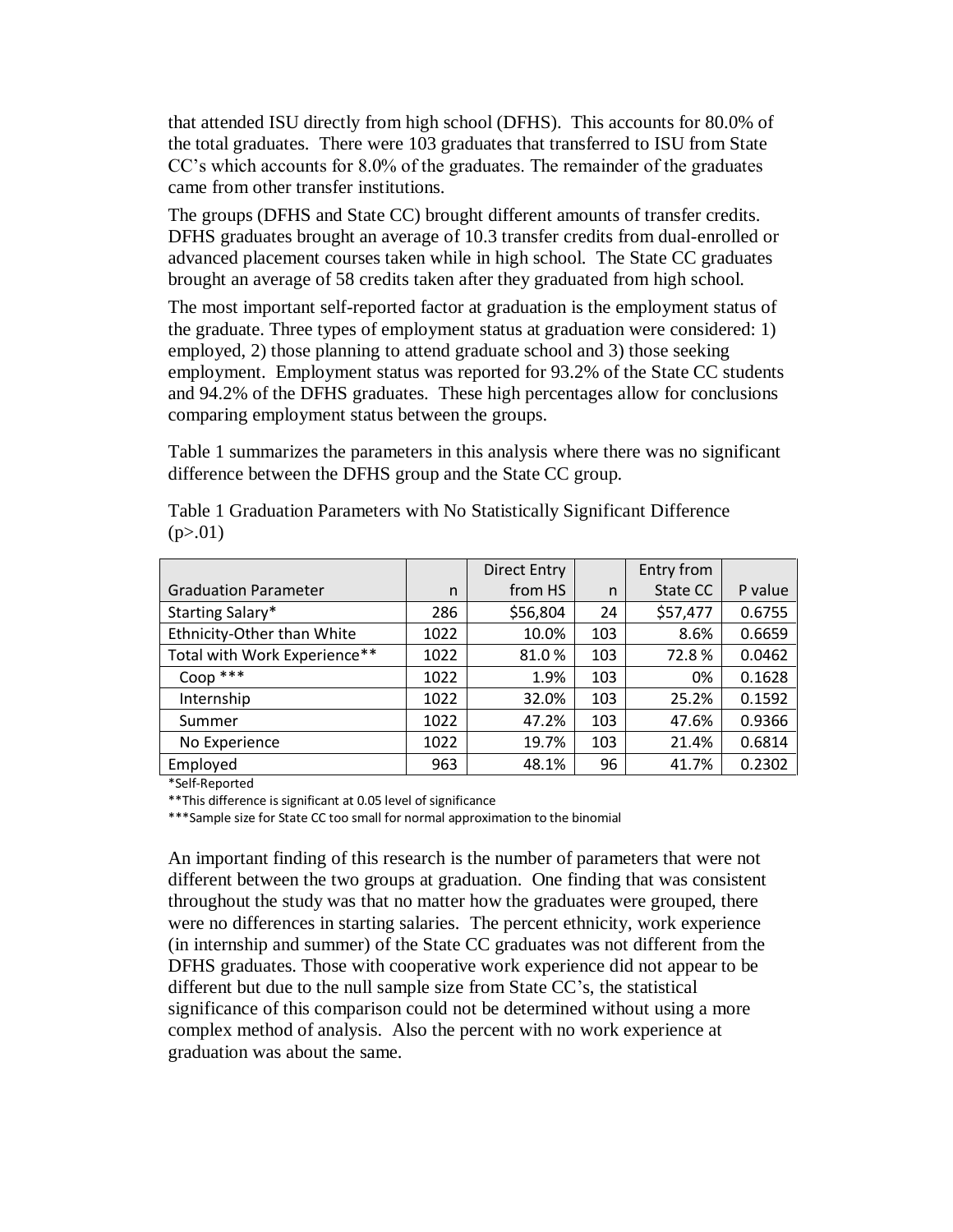For employment status at graduation, the percent employed was not statistically different between the groups, even thought the employment percentage for State CC students is lower than DFHS graduates. This changed when the percent that go to graduate school were included with the percent employed as "placed" graduates. Factors that were different between the two groups will be discussed in the next section.

Table 2 summarizes the parameters in this analysis where there was a significant difference between the DFHS group and the State CC group.

|                             |      | <b>Direct Entry</b> |     | Entry from |          |
|-----------------------------|------|---------------------|-----|------------|----------|
| <b>Graduation Parameter</b> | n    | from HS             | n   | State CC   | P value  |
| Graduate School*            | 963  | 15.9%               | 96  | 6.3%       | 0.0117   |
| Placed**                    | 963  | 64.0%               | 96  | 47.9%      | 0.0020   |
| Seeking Jobs                | 963  | 36.0%               | 96  | 52.1%      | 0.0018   |
| <b>GPA at Graduation</b>    | 1022 | 3.19                | 103 | 2.97       | < 0.0001 |
| <b>GPA Employed</b>         | 463  | 3.25                | 40  | 3.10       | 0.0302   |
| <b>GPA Seeking Jobs</b>     | 347  | 3.00                | 50  | 2.77       | 0.0005   |
| <b>Employed in State</b>    | 379  | 41.2%               | 34  | 82.4%      | < 0.0001 |
| <b>Female Graduates</b>     | 1021 | 14.6%               | 103 | 4.85%      | 0.0057   |

Table 2 Graduation Parameters with Statistically Significant Difference  $(p \le 0.01)$ 

\*Considered significant for p<.0117

\*\*Employed or Graduate School

There were a number of significant differences between the graduates that started at ISU from those that came from a State CC. The first one listed on Table 2 is that a higher percent of students from ISU planned to go to graduate school following graduation than those from State CC"s.

The percent placed at graduation which includes those employed and those in graduate school was significantly lower for state community college graduates. Those seeking jobs were significantly higher for State CC graduates than for DFHS graduates.

The lower GPA of State CC graduates from DFHS graduates were in three different areas: 1) overall GPA, 2) GPA of employed graduates and 3) GPA of graduates seeking jobs. Not shown on the table is the average transfer GPA of all State CC graduates of 3.18, which dropped to 2.97 (ISU GPA) at graduation.

Another finding was that State CC had a much lower percent of female graduates. There were less than 5% female graduates from State CC"s in three semesters of graduation data. All of these where white and all were still seeking employment at graduation. However, if all female graduates were included the percent of female graduates was 14.2%. This was still not at the SEEC goal of approximately 20% female graduates.

An important finding for State CC"s was the much higher percent of graduates that took jobs in state as compared to DFHS graduates. Over 82% of State CC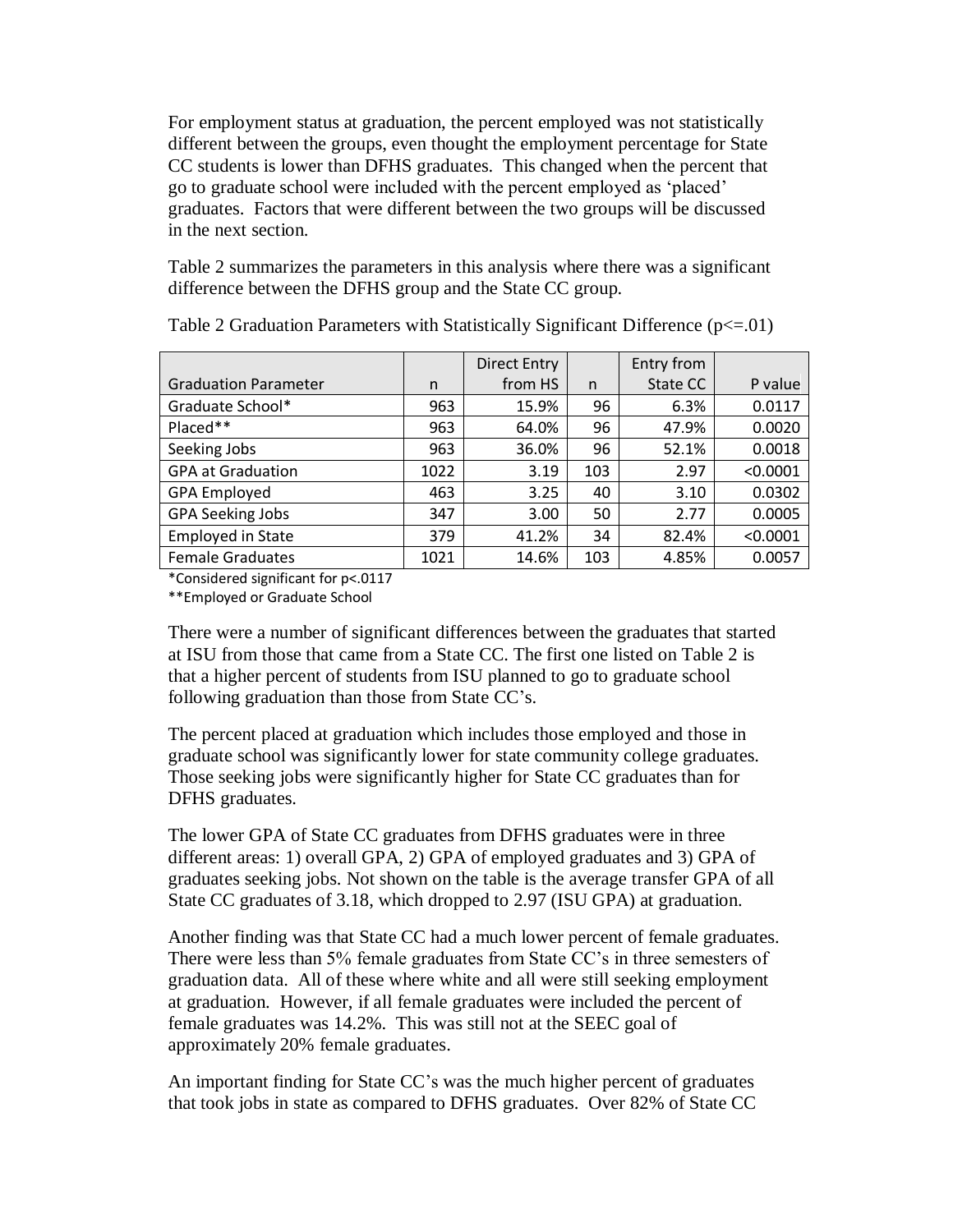graduates took jobs in state compared to 41% of DFHS graduates. This shows that money spent on increasing transfer graduates in engineering could be helpful to the state economy.

For all graduates apart from where they began their education, there is an expected significant difference in GPA between employed students (3.22) and those seeking jobs (2.95).

Table 3 shows the number of graduates by department. There is a significant difference between the percent of graduates from State CC"s and the percent entering directly from high school that majored in mechanical engineering. This was the only major where the difference was statistically significant. However, 71.8% of the graduates from State CC"s are listed in the first four majors below; mechanical, electrical, civil and industrial engineering. The graduates that entered directly from high school were more diversified among the engineering majors. Only 58.2% of these graduates were from mechanical, electrical, civil and industrial.

|              | Direct Entry from HS |           | <b>Entry from State CC</b> | <b>Difference</b> |         |
|--------------|----------------------|-----------|----------------------------|-------------------|---------|
| Engineering  | Number of            | % of      | Number of                  | $%$ of            |         |
| Major        | Graduates            | Graduates | Graduates                  | Graduates         | P Value |
| Mechanical   | 254                  | 24.9%     | 38                         | 36.9%             | 0.0080  |
| Electrical   | 126                  | 12.3%     | 14                         | 13.6%             | 0.7139  |
| Civil        | 115                  | 11.3%     | 12                         | 11.7%             | 0.9059  |
| Industrial   | 99                   | 9.7%      | 10                         | 9.7%              | 0.9968  |
| Aerospace    | 92                   | 9.0%      | 7                          | 6.8%              | 0.4497  |
| Construction | 82                   | 8.0%      | 7                          | 6.8%              | 0.6581  |
| Agricultural | 76                   | 7.4%      | 5                          | 4.9%              | 0.3328  |
| Chemical     | 60                   | 5.9%      | 5                          | 4.9%              | 0.6719  |
| Computer     | 59                   | 5.8%      | 3                          | 2.9%              |         |
| Material     | 46                   | 4.5%      | $\overline{2}$             | 1.9%              |         |
| Software     | 12                   | 1.2%      | 0                          | 0.0%              |         |

Table 3: Distribution of Graduates by Major

# Summary

This research identifies positive characteristics of transfer students that need to be sustained to ensure that differentiation does not arise in the future. These positive characteristics indicate that once a State CC student makes a successful transition to the university, no further differentiation exits at graduation. This research also identifies negative distinctions that need further study to identify ways to reduce or eliminate them.

The hypothesis of this study is that once a community college student matriculates to the college of engineering, they will have similar characteristics and therefore similar opportunities at graduation as a student that began their educational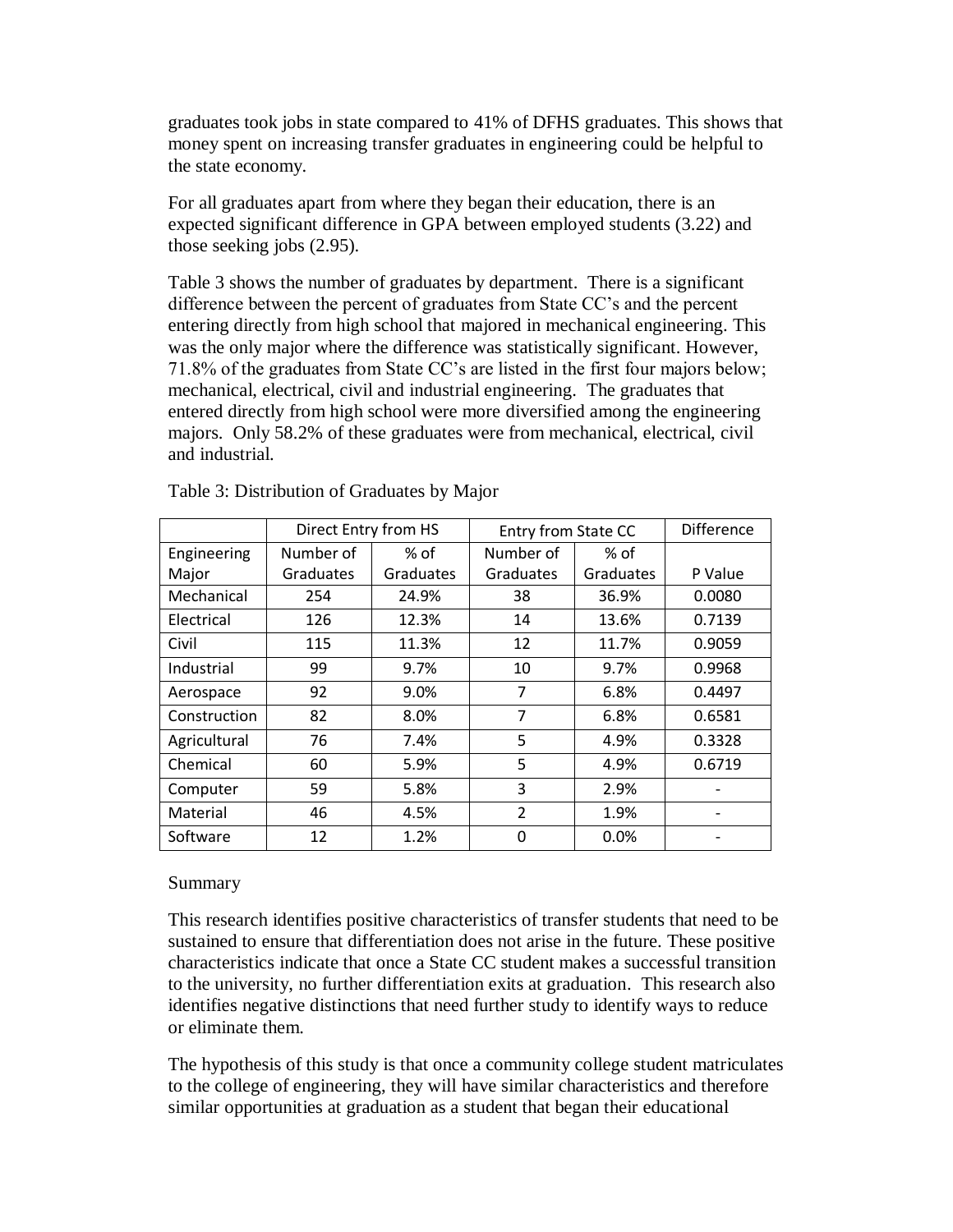pathway at the four-year university. Based on a three-semester sample of all engineering graduates (1281), this hypothesis is true (based on the sample statistics) for starting salaries, ethnic background, work experience prior to graduation and percent employed. This hypothesis is not true based on the sample statistics for the percent attending graduate school and the total percent placed (employed and graduate school combined) at graduation. These factors are significantly lower for community college graduates. The percent of community college graduates seeking jobs at graduation was also significantly higher. The hypothesis of equality is also not true for GPAs. ISU grade point averages of transfer students from community colleges were consistently lower at graduation than their non-transfer counterparts. Also, significantly less graduates from community colleges were female than non-transfer students. However, significantly more community college graduates took jobs in-state than those that start at the university.

One positive distinction is that the SEEC goal of 10% ethnicity for the college of engineering graduates has been met. In this study 10.4% of the graduates were non-white citizens.

Some of the distinctions may be expected due to differences in demographics. For example, research shows that CC transfer students are more likely to stop with the bachelor's degree than non-transfer students<sup>15</sup>, explaining differences in the percent attending graduate school.

Another distinction somewhat explained by demographics is that community college graduates may be older and more established in their communities<sup>4</sup> therefore looking for jobs in-state. If there are less engineering jobs in state, this could account for the increased percent of graduates from State CC that are still looking for jobs at graduation.

It is still disconcerting that the percent seeking jobs is so much higher for State CC graduates. This is an important distinction and one that will be the detailed focus of further study. Having a job after graduation is ultimately the factor that matters the most to each graduate, and shows the success of the institution.

Needing immediate attention is further study into the differences in female graduates. This is not consistent with research<sup>3, 4, 15, 16</sup> that shows State CC's are a promising pathway for more female students to enter engineering. It also poses problems with the SEEC goal to graduate more women in engineering.

Also needing immediate attention is an explanation for the lower GPA"s of community college graduates. It could point to the need for additional academic preparation by State CC transfers, especially in remedial math courses<sup>4</sup>. Perhaps some of the differences in job placement can also be attributed to the differences in GPA. A detailed analysis of transfer grades for engineering courses is underway to examine GPA differences further.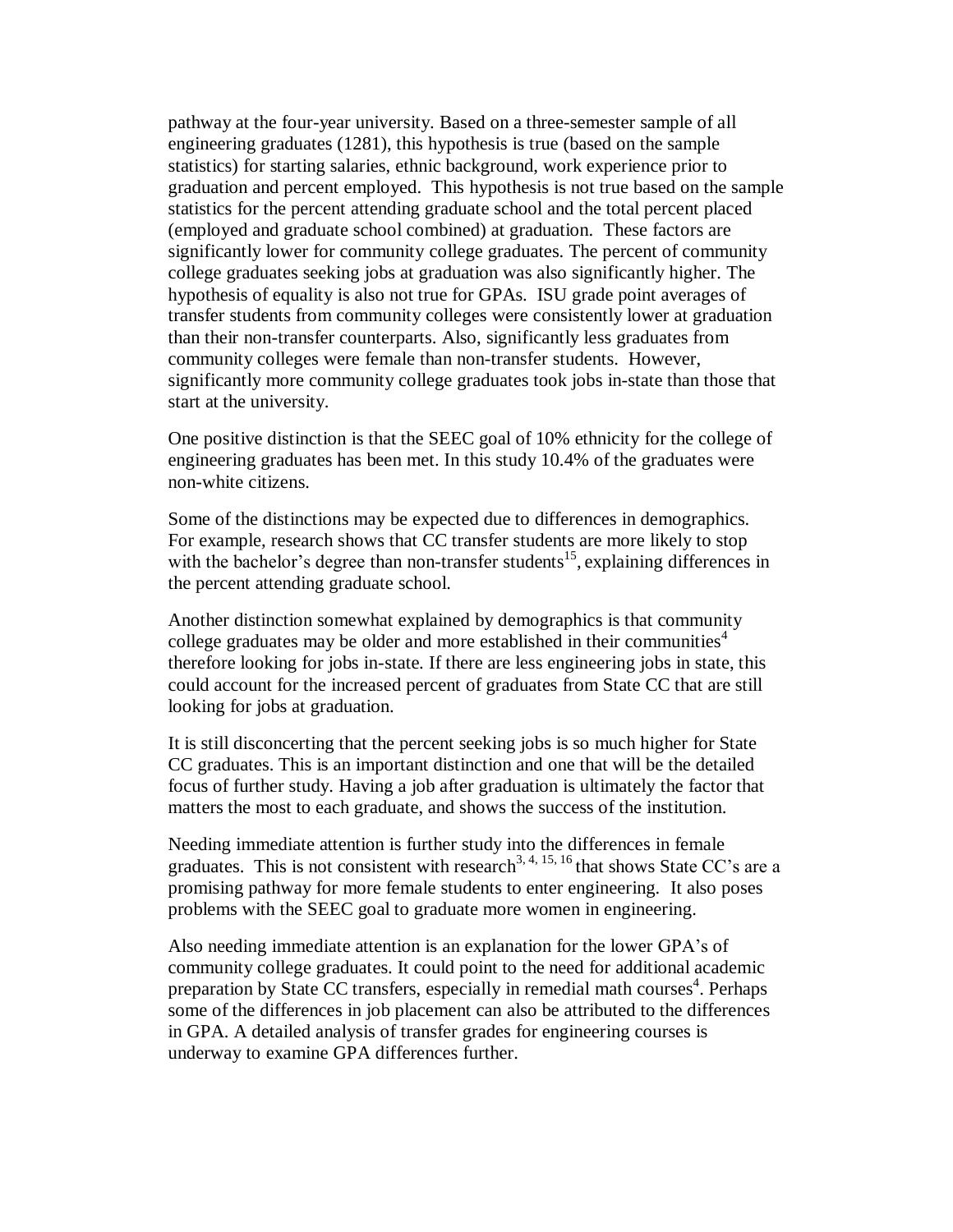One of the most positive findings of this research is that over 82% of State CC graduates take jobs in-state compared to 41% of DFHS graduates. This is one reason why it is worthwhile for continued time and state resources to be directed toward transfer student programming.

In addition to research, all of these changes will require continued community efforts between ISU and State CC"s which are vital for success of the graduates. Fortunately, efforts between ISU and Iowa CCs are already underway as part of a National Science Foundation (NSF) grant. The NSF Student Enrollment and Engagement through Connections (SEEC) project has focused on five such connections: 1) a new admission partnership program, 2) coordinated advising and activities planning, 3) expansion of learning communities at ISU and state community colleges, 4) creation of an engineering orientation class at state community colleges and 5) gateway engineering courses offered at state community colleges $12$ . Each of these practices addresses several key barriers that transfer students' face<sup>17</sup>. Although this project is only in its fourth year, recent data shows an increase in the number of State CC students transferring to the College of Engineering at ISU. All of these combined efforts will optimistically allow more of them to matriculate and graduate in the future.

#### References

- 1. Handel, S. J. (2010). Silent Partners in transfer admissions. *Chronicle of Higher Education*, *57*(5), A21-A22.
- 2. U.S. Department of Labor. 2007. *The STEM Workforce Challenge: the Role of the Public Workforce System in a National Solution for a Competitive Science, Technology, Engineering, and Mathematics (STEM) Workforce.* Washington, DC: Report prepared for the U.S. Department of Labor, Employment and Training Administration by Jobs for the Future.
- 3. Bailey, T. W., & Morest, V. S. (2006). *Defending the community college equity agenda.*  Baltimore: Johns Hopkins University Press.
- 4. Handel, S. J. (2007). Second Chance, Not Second Class: A Blueprint for Community-College Transfer. *Change*, *39*(5), 38-45.
- 5. Bowen, W. G., Chingos, M. M., & McPherson, M. S. (2009). *Crossing the finish line: completing college at America's public universities*. Princeton, N.J.: Princeton University Press.
- 6. Driscoll, A. 2007. *Beyond Access: How the First Semester Matters for Community College Students' Access and Persistence*. Davis CA: Policy Analysis for California Education (PACE). http://pace.berkeley.edu/reports/PB.07-2.pdf (accessed 12/21/2010).
- 7. Advisory Committee on Student Financial Assistance (ACSFA). 2005. *The Student Aid Gauntlet: Making Access to College Simple and Certain.* Washington DC.